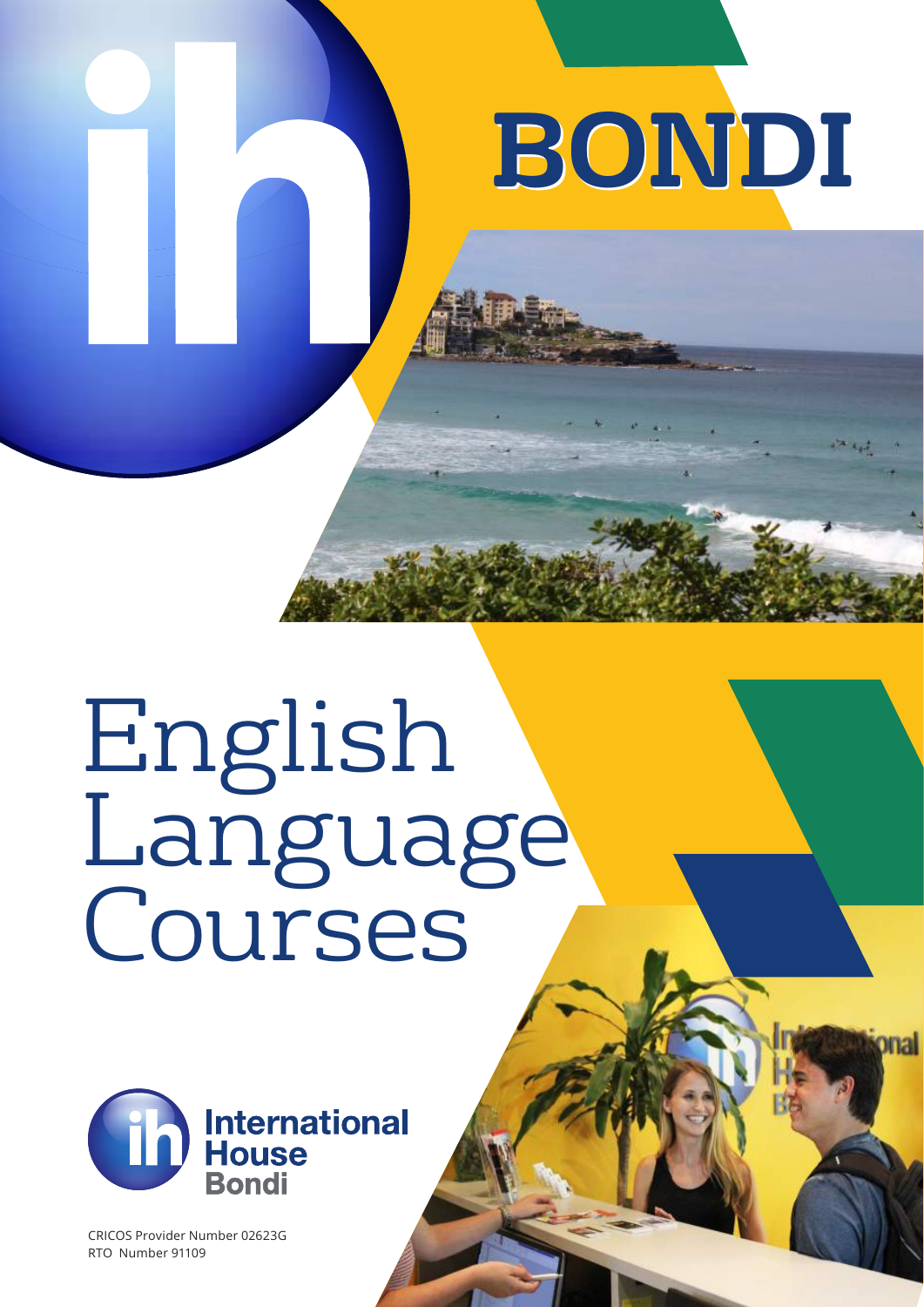### Why IH Bondi?

- International House Bondi is located in Bondi Junction, less than a 5 minute walk from the train station. Surrounded by shops, restaurants and cafes, the school is just a 10 minute bus ride away from the iconic Bondi Beach.
- IH Bondi, IH Sydney City and IH Darwin offer the same English courses for the same prices, with the same start dates, times and schedules, allowing students to move freely between the schools, never paying additional fees.
- Flexible Semi Intensive courses allow students to move from morning to evening and back, at no additional cost.
- Great Nationality Mix to ensure all students a great experience, allowing them to learn about different cultures from all over the world.
- The International House brand is highly recognized throughout Europe and South America, and has extensive schools through out Asia and the Middle East.



We offer **Flexible Learning**, allowing Semi Intensive students to move between morning and evening, and back again. **My Timetable** allows students to study their individual language skills at their specific level.

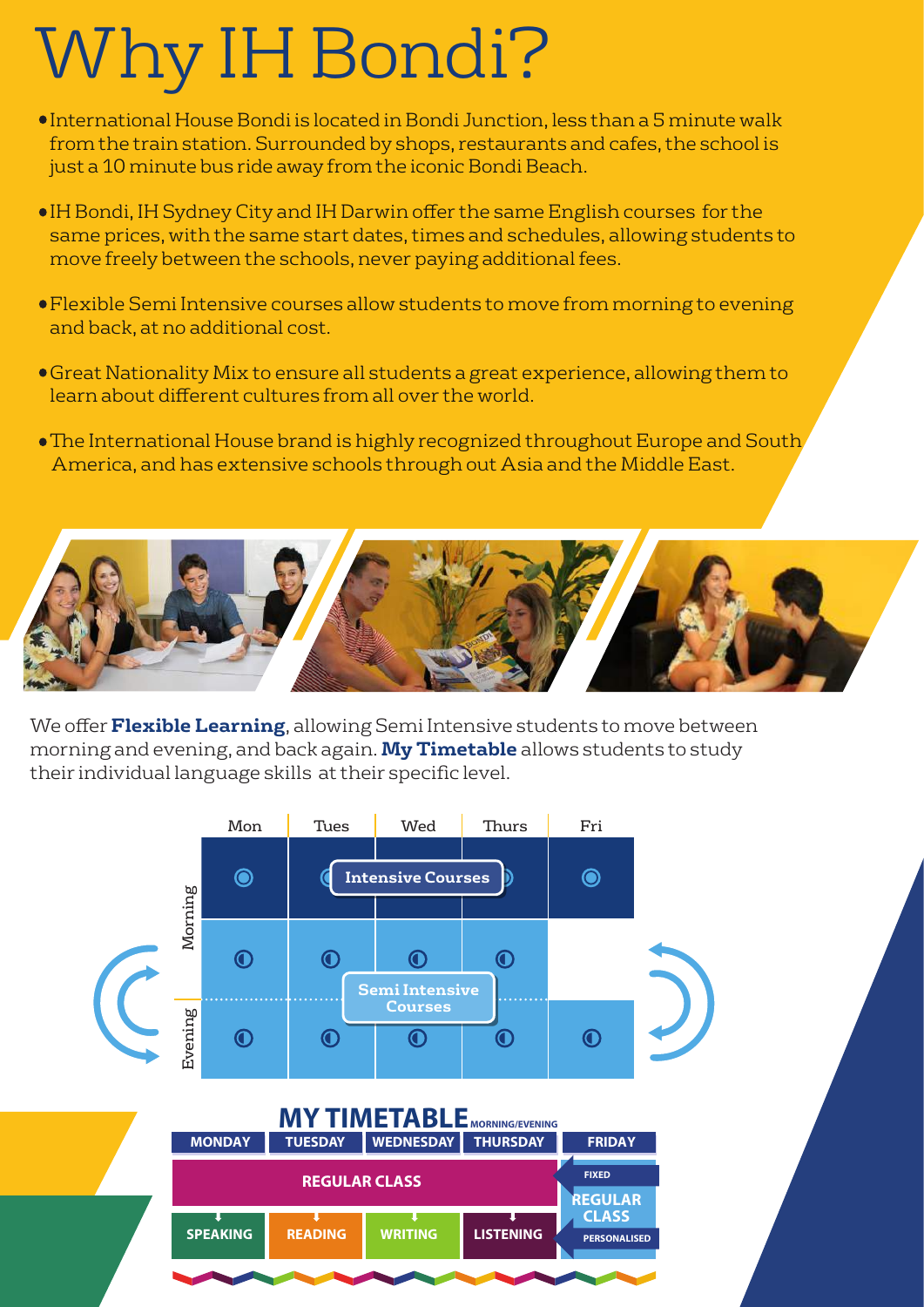# Learn English

 $\bigcirc$ 

 $\odot$ 

#### **Intensive Courses** 25 hours per week

- › General English 6 Levels
- › Cambridge Preparation: PET, FCE, CAE, CPE
- › IELTS Academic Preparation **EAP**

#### **Semi Intensive Courses** 20 hours per week

- › General English 6 Levels
- › Cambridge Preparation: PET, FCE, CAE, CPE
- › **IELTS** Academic Preparation
- › Speaking & Pronunciation

#### **English for Teens** 25 hours per week

- › Junior program for students ages 12-16 years
- › Daily activities included. Integrated into teaching curriculum

#### **Study Tours** 15-25 hours per week



International<br>House

- › English courses and activities tailored to the needs and requests of the group
- › Students may be integrated into existing classes or closed group

## School Features

- Total capacity: 350
- 19 classrooms
- GE, IELTS, EAP and English for Teens classes maximum: 18
- Cambridge classes maximum: 12
- Large common area, kitchen, 10 PC, Wi-Fi, ping-pong table